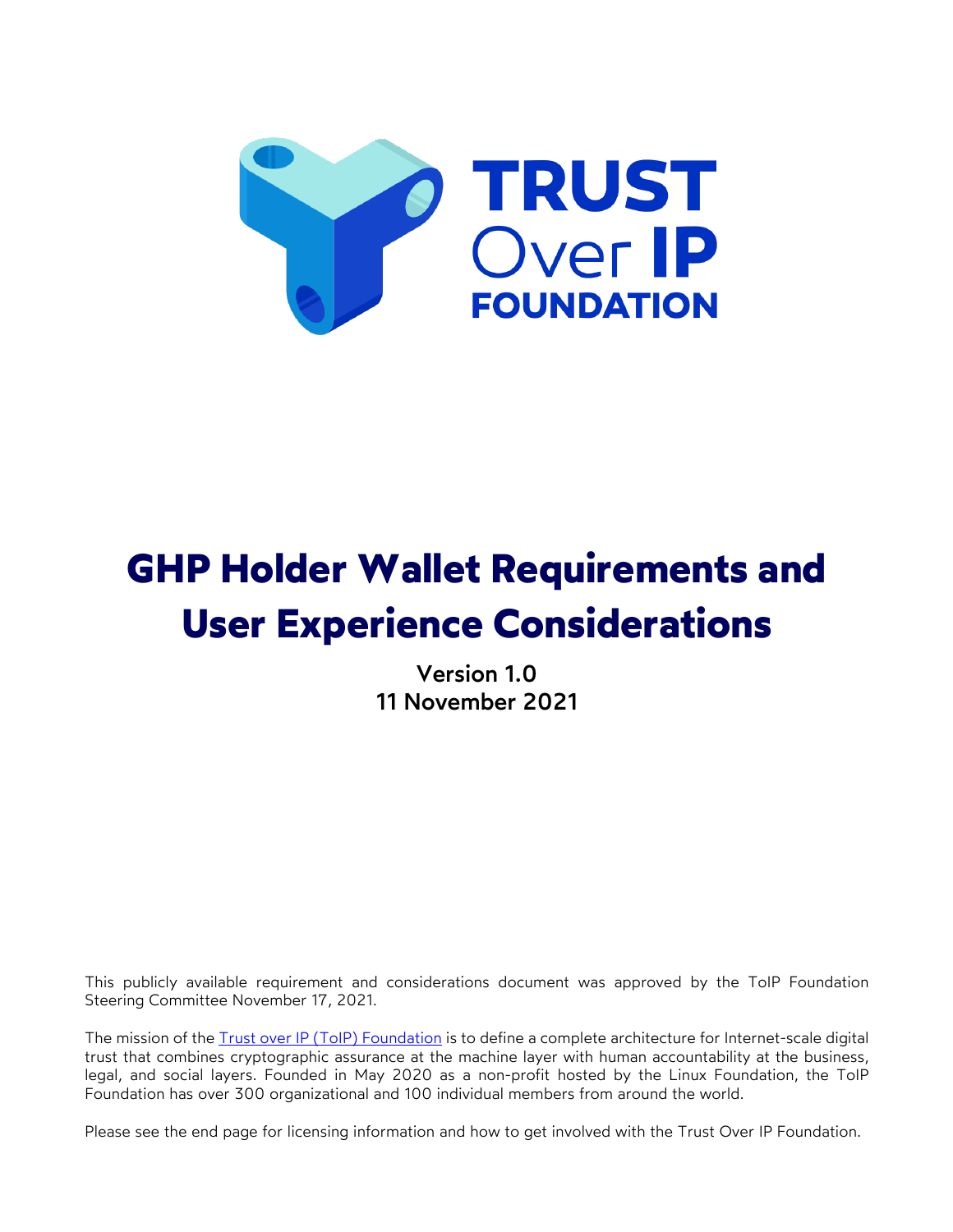



## Table of Contents

| <b>Table of Contents</b>                                          | $\overline{2}$ |
|-------------------------------------------------------------------|----------------|
| Document Information                                              | 3              |
| Author                                                            | 3              |
| Contributors                                                      | 3              |
| <b>Revision History</b>                                           | 3              |
| Terms of Use                                                      | 3              |
| <b>RFC 2119</b>                                                   | $\overline{4}$ |
| GHP Holder Wallet Requirements and User Experience Considerations |                |
|                                                                   |                |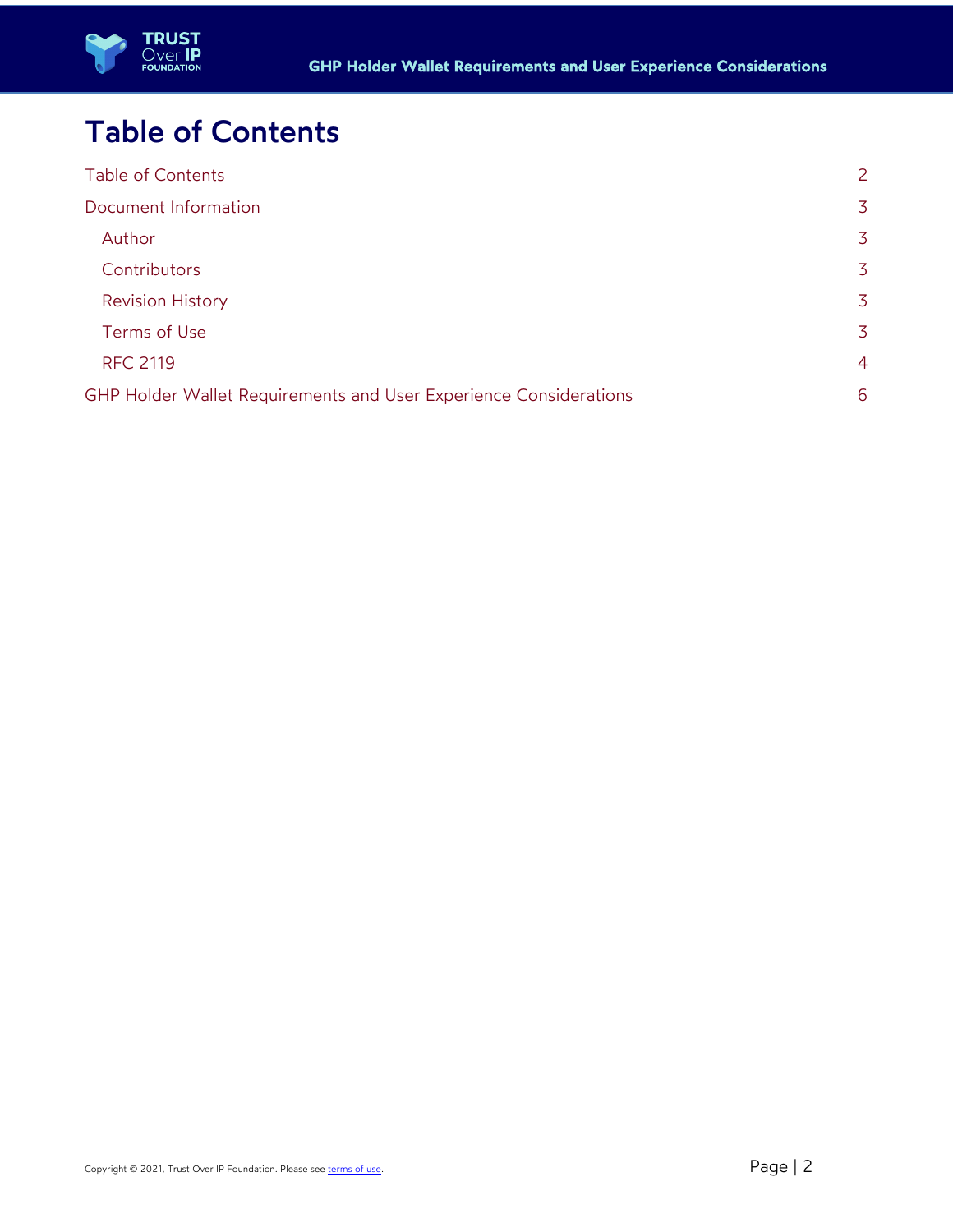

### Document Information

#### Author

Kaliya Young Gordon Jones

### **Contributors**

Daniel Bachenheimer Darrell O'Donnell Jacques Bikoundou Jo Spencer John Phillips Lal Chandran Lotta Lundin

#### Revision History

| <b>Version</b> | Date Approved                          | <b>Exercises</b> Revisions |
|----------------|----------------------------------------|----------------------------|
| $\vert$ 1.0    | 17 November 2021   Initial Publication |                            |

#### Terms of Use

These materials are made available under and are subject to the Creative Commons Attribution 4.0 International license (http://creativecommons.org/licenses/by/4.0/legalcode).

THESE MATERIALS ARE PROVIDED "AS IS." The Trust Over IP Foundation, established as the Joint Development Foundation Projects, LLC, Trust Over IP Foundation Series ("ToIP"), and its members and contributors (each of ToIP, its members and contributors, a "ToIP Party") expressly disclaim any warranties (express, implied, or otherwise), including implied warranties of merchantability, noninfringement, fitness for a particular purpose, or title, related to the materials. The entire risk as to implementing or otherwise using the materials is assumed by the implementer and user.

IN NO EVENT WILL ANY ToIP PARTY BE LIABLE TO ANY OTHER PARTY FOR LOST PROFITS OR ANY FORM OF INDIRECT, SPECIAL, INCIDENTAL, OR CONSEQUENTIAL DAMAGES OF ANY CHARACTER FROM ANY CAUSES OF ACTION OF ANY KIND WITH RESPECT TO THESE MATERIALS, ANY DELIVERABLE OR THE ToIP GOVERNING AGREEMENT, WHETHER BASED ON BREACH OF CONTRACT, TORT (INCLUDING NEGLIGENCE), OR OTHERWISE, AND WHETHER OR NOT THE OTHER PARTY HAS BEEN ADVISED OF THE POSSIBILITY OF SUCH DAMAGE.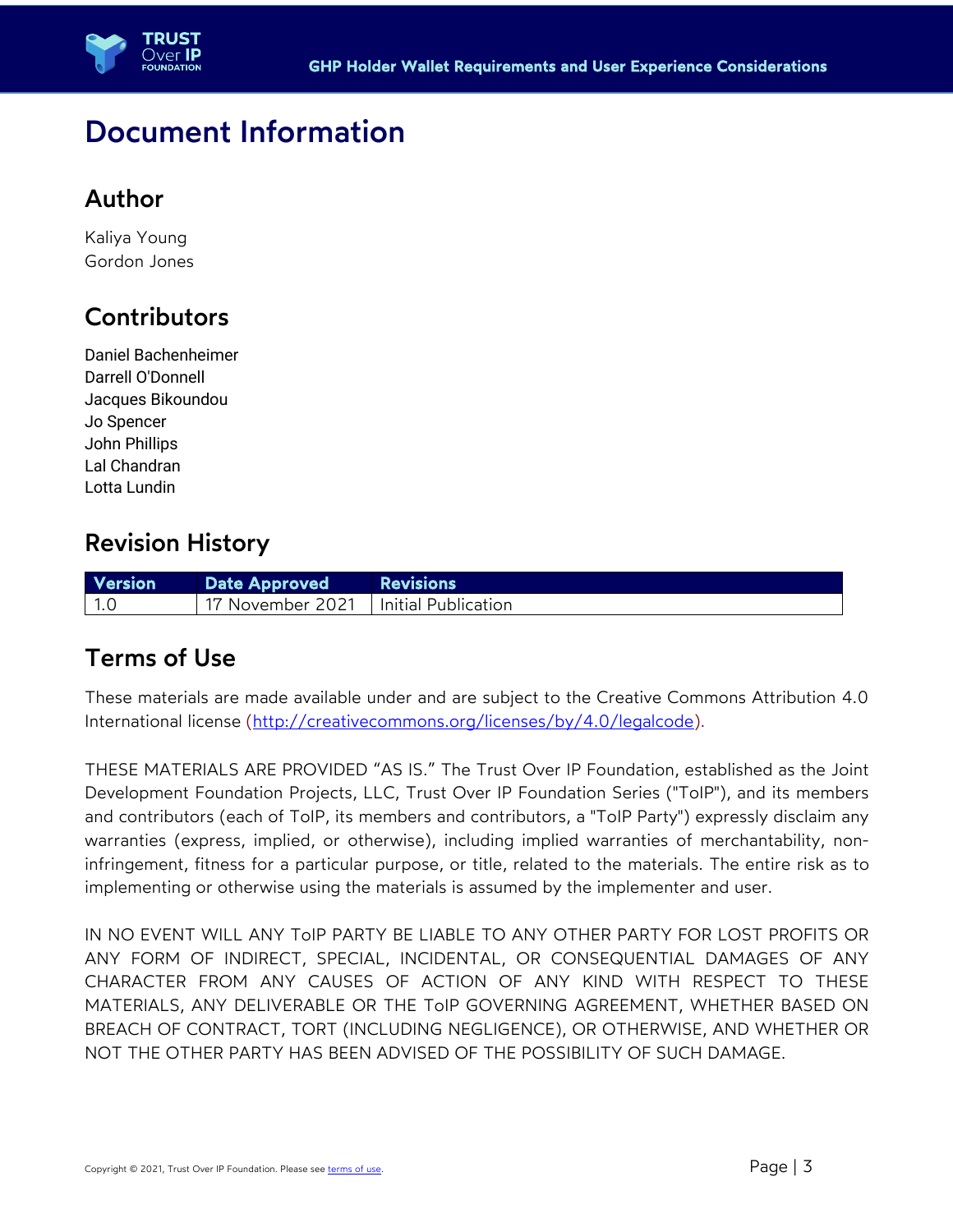

### RFC 2119

The Internet Engineering Task Force (IETF) is a large open international community of network designers, operators, vendors, and researchers concerned with the evolution of the Internet architecture and to ensure maximal efficiency in operation. IETF has been operating since the advent of the Internet using a Request for Comments (RFC) to convey "current best practice" to those organizations seeking its guidance for conformance purposes.

The IETF uses RFC 2119 to define keywords for use in RFC documents; these keywords are used to signify applicability requirements. ToIP has adapted the IETF RFC 2119 for use in the <name of this document>, and therefore its applicable use in ToIP-compliant governance frameworks.

The RFC 2119<sup>1</sup> keyword definitions and interpretation have been adopted. Those users who follow these guidelines SHOULD incorporate the following phrase near the beginning of their document:

#### The key words "MUST", "MUST NOT", "REQUIRED", "SHALL", "SHALL NOT", "SHOULD", "SHOULD NOT", "RECOMMENDED", "MAY", and "OPTIONAL" in this document are to be interpreted as described in RFC 2119.

RFC 2119 defines these keywords as follows:

- **MUST**: This word, or the terms "REQUIRED" or "SHALL", mean that the definition is an absolute requirement of the specification.
- **MUST NOT**: This phrase, or the phrase "SHALL NOT", means that the definition is an absolute prohibition of the specification.
- **SHOULD**: This word, or the adjective "RECOMMENDED", means that there MAY exist valid reasons in particular circumstances to ignore a particular item, but the full implications MUST be understood and carefully weighed before choosing a different course.
- SHOULD NOT: This phrase, or the phrase "NOT RECOMMENDED" means that there MAY exist valid reasons in particular circumstances when the particular behavior is acceptable or even useful, but the full implications SHOULD be understood, and the case carefully weighed before implementing any behavior described with this label.
- MAY: This word, or the adjective "OPTIONAL", means that an item is truly optional. One vendor MAY choose to include the item because a particular marketplace requires it or because the vendor feels that it enhances the product while another vendor MAY omit the same item.

Requirements include any combination of Machine-Testable Requirements and Human-Auditable Requirements. Unless otherwise stated, all Requirements MUST be expressed as defined in RFC 2119.

- Mandates are Requirements that use a MUST, MUST NOT, SHALL, SHALL NOT or REQUIRED keyword.
- **Recommendations** are Requirements that use a SHOULD, SHOULD NOT, or RECOMMENDED keyword.
- **Options** are Requirements that use a MAY or OPTIONAL keyword.

<sup>1</sup> https://datatracker.ietf.org/doc/html/rfc2119. Accessed June, 2021.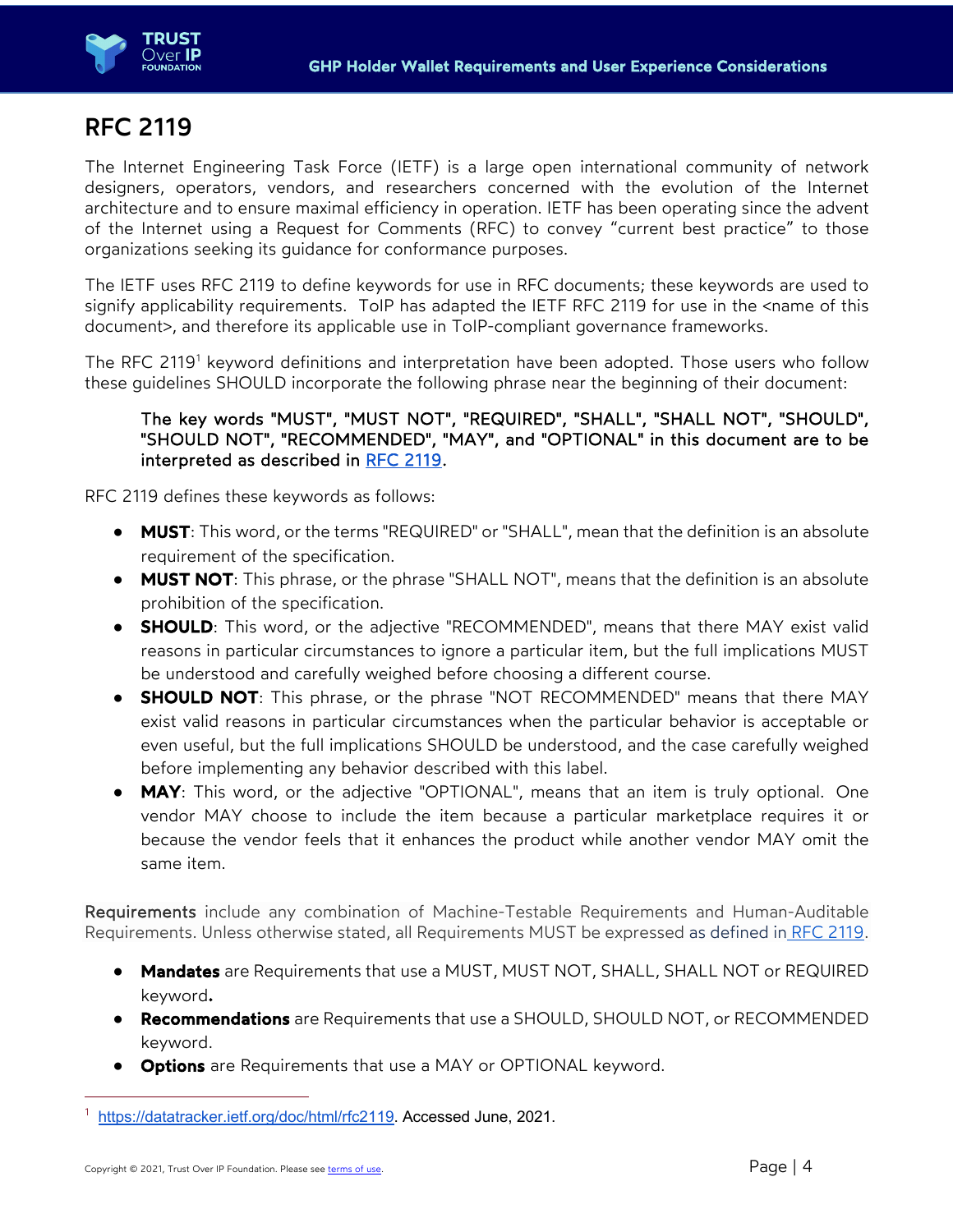

An implementation which does not include a particular option MUST be prepared to interoperate with other implementations which include the option, recognizing the potential for reduced functionality. As well, implementations which include a particular option MUST be prepared to interoperate with implementations which do not include the option and the subsequent lack of function the feature provides.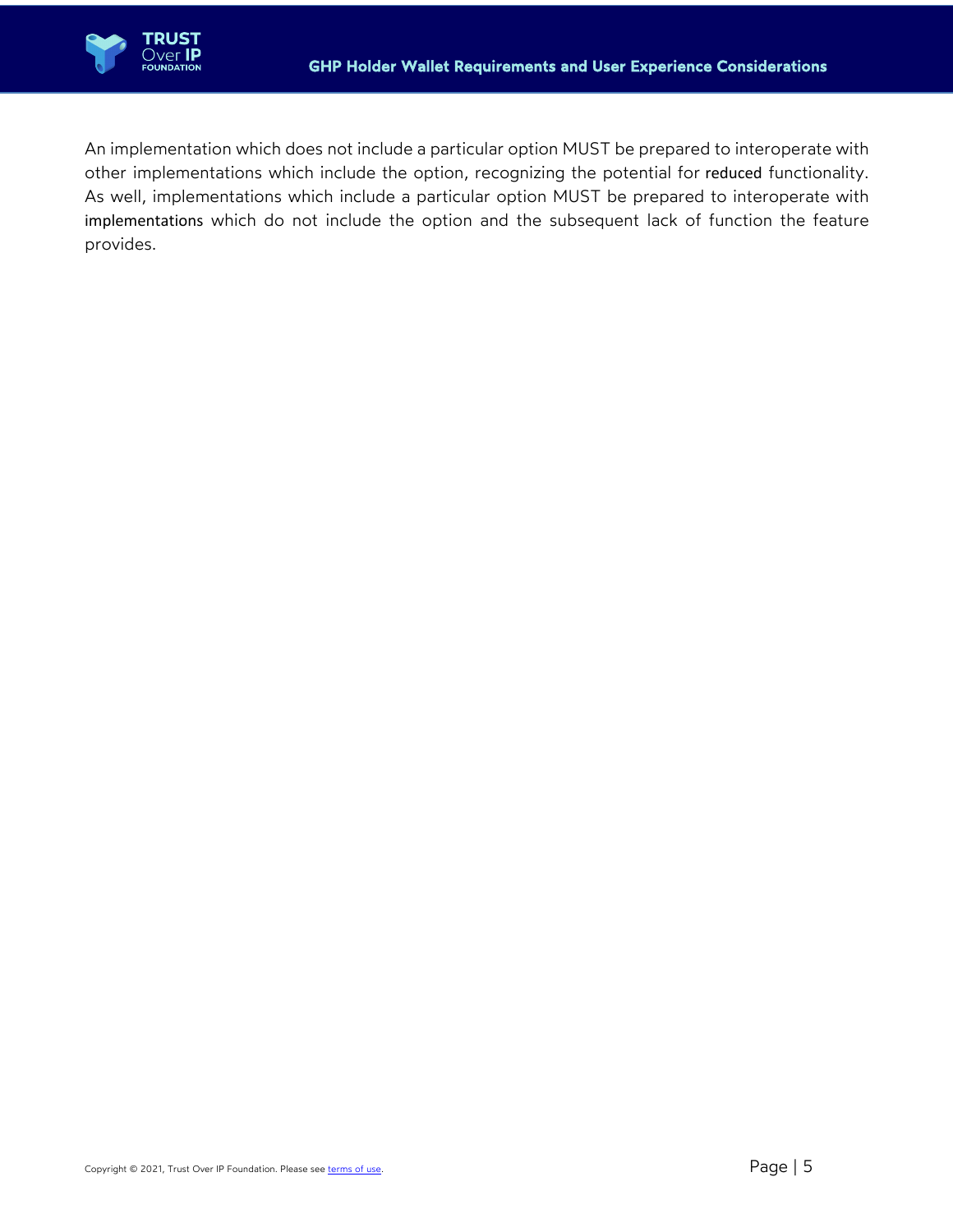

# GHP Holder Wallet Requirements and User Experience Considerations

The need to create a consistent user experience  $-$  based on a model of universal acceptance  $-$  is the most fundamental interoperability challenge we must meet. In short, a Good Health Pass (GHP) MUST be easy to obtain, use, and update, without any special user knowledge.

Thus, it becomes the responsibility of the digital wallet developers to consider these requirements and considerations critical. Wallet developers and implementers that support the GHP Interoperability Blueprint:

- 1. SHOULD be user-centric in design by working in the user's interests, support users in the event of malfunctioning, and support the trusted relationship between a user and a third party.
- 2. SHOULD support guardianship, delegation and segregate users (e.g., parent and child) so that digital certificates and passes cannot be intermingled.
- 3. MUST be long-lived and reflect users' natural, intuitive processes for using digital credentials.
- 4. MUST secure all Verifiable Credentials to include Good Health Pass Credentials and Good Health Passes, provide privacy warnings, consent and user rights management, portability, and backup plus recovery to users.
- 5. SHOULD take advantage of secure enclaves when available on the device to store cryptographic key material, other critical data, and the wallet application itself.
- 6. MUST provide a means for user authentication in use cases where relying parties expect authentication at the holder wallet to a specified level of authenticator assurance (AAL).
- 7. MUST be able to interact both in online mode and offline mode.
- 8. MUST provide a mechanism for the user to audit what data they have shared with whom.
- 9. MUST enable Holders to remove any personal data directly from debugging logs.
- 10. MUST display an explicit warning to the holder about the privacy implications if a verifier requests a presentation of an entire credential.
- 11. SHOULD publicly disclose how the system works, including governance, adaptability, information security policies, and perform internal and external security audits of their information infrastructure.
- 12. SHOULD use W3C Verifiable Credentials as follows:
	- Formats and Signatures: JSON-LD, with BBS+
	- Issuance Protocol: WACI Pe-X for issuance
	- Presentation Protocol: WACI Pe-X for presentation